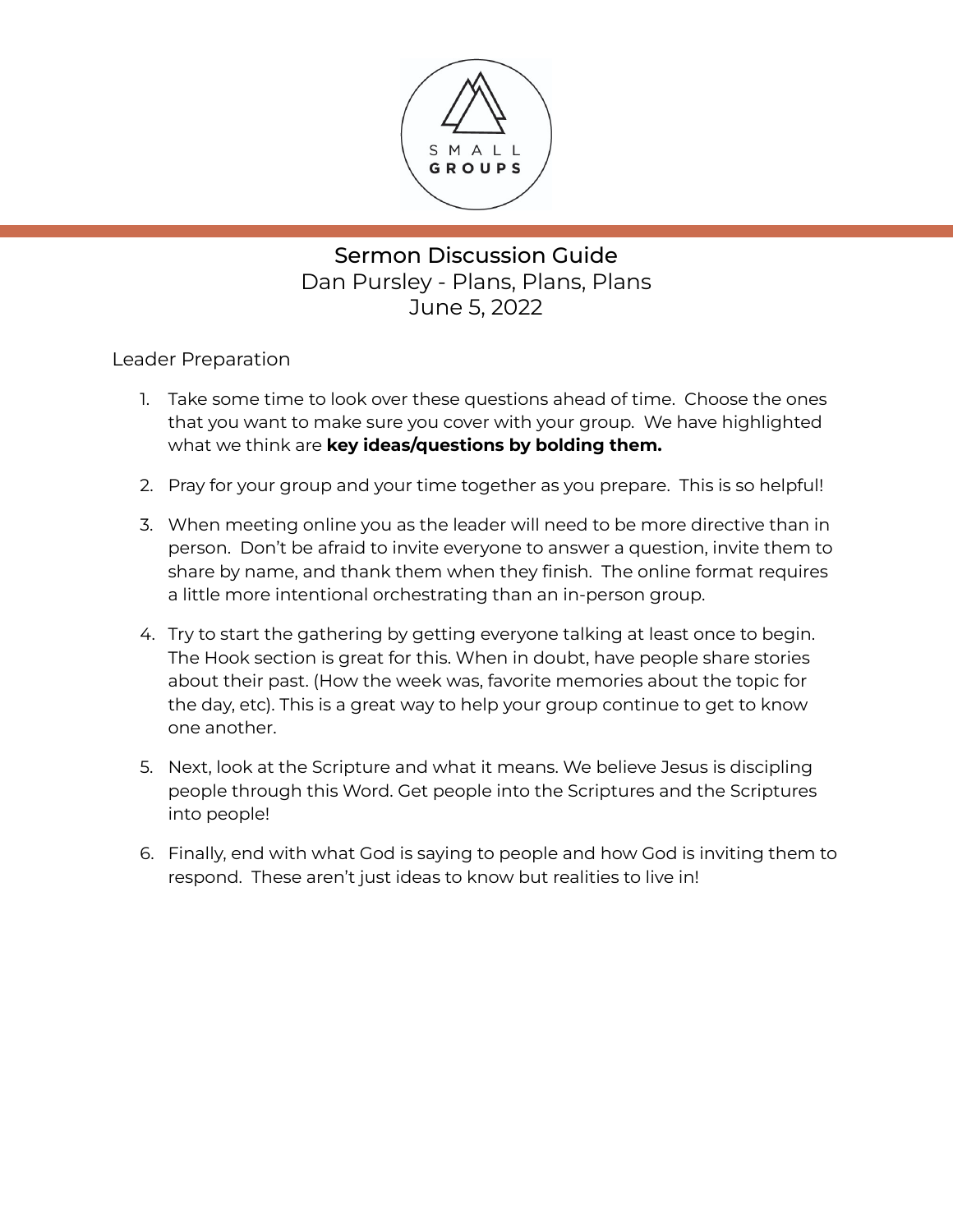

Sermon Discussion Guide Dan Pursley - Plans, Plans, Plans June 5, 2022

## Hook - Getting to know one another

- 1. Remember your own plans and if you had to pivot in your life. Take time to share large or small real examples of this.
- 2. Have you had successful plans? How did you respond? How has it shaped you
- 3. Have your plans been frustrated? How has it shaped you?

## **Book**

- 1. Reread the passage James 4:13-17. Also reread the entirety of chapter 4.
- 2. Take some time to respond personally to what thoughts, memories, or emotions does it bring up.
- 3. Watch The Bible Project's James video paying special attention to the section on chapter 4.
- 4. What other biblical characters come to mind when we talk about plans being frustrated for the glory of God? Or those who had plans in alignment with God's work.

## **Look**

- 1. When has the church or the Christian community either rightly aligned its plans with Gods work or not?
- 2. How has the pivot away from the best laid plans shaped the future of the church in the world?
- 3. How do we see our church or Christians now? Not taking credit takes humility, compassion, and loyalty. Can we as a church pivot? In what areas?

## **Took**

- 1. Do you need to pivot in any area of your life?
- 2. Make sure your plans are rooted in His plans so you aren't tempted to take credit. Are there plans you have that need examining?